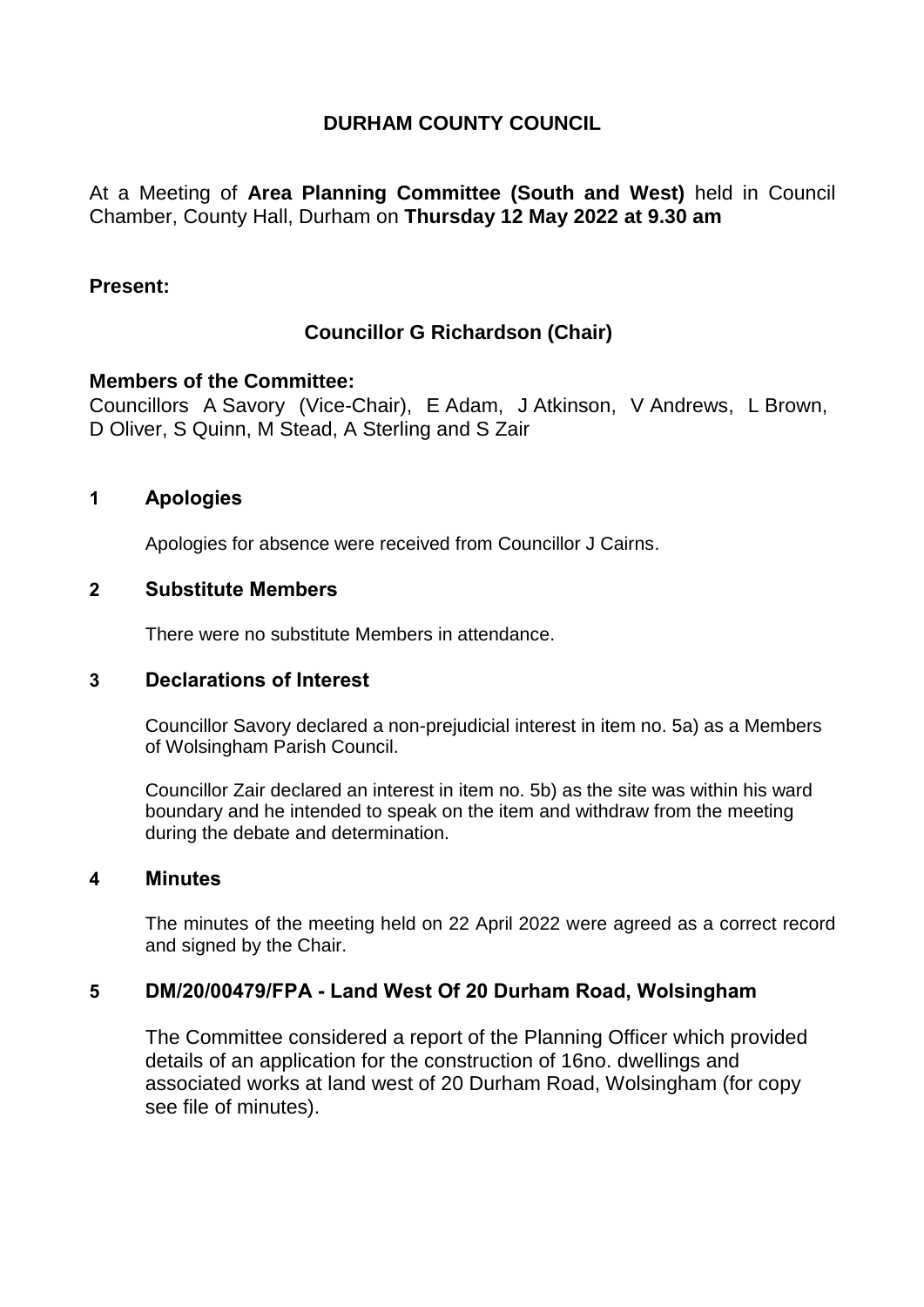S Pilkington, Principal Planning Officer, provided a detailed presentation of the application which included a site location plan, aerial photograph and photographs of the site.

The Principal Planning Officer confirmed that in addition to the conditions outlined in the report, he sought permission from the Committee for delegated authority with regards to a number of detailed conditions regarding drainage and landscapes. In the event of approval, the conditions would be finalised between the Planning Authority and Chair and Vice Chair of the Committee.

K McGill had attended on behalf of the Applicant to answer questions.

Councillor Brown had noted in the report that the Applicant had committed to ensuring Policy 29 was adhered to and that calculations had not been undertaken as the properties were bespoke, however she did not see a condition despite the report alluding to this in paragraph 126 of the report.

The Principal Planning Officer advised that a condition would be added to agree CO2 emissions as per County Durham Plan.

Councillor Brown asked whether this condition would override building regulations which were changing in June 2023 and the Principal Planning Officer advised that if permission was granted, the conditions would remain however N Carter, Planning and Development Solicitor advised that the condition imposed was based on the current building regulations requirement but the developer would be required to comply with any changes to building regulations at the build stage.

Councillor Savory advised that as Local Member she was aware of the development which had been talked about locally, for a considerable number of years. This was a close community and if there were any objections to the development there would have been comments in the community. She had not heard any comments and therefore assumed that locals were not against the proposal and therefore moved approval as per the Officer's recommendation.

The proposal was seconded by Councillor Atkinson.

Councillor Brown queried whether the site was within village boundaries and the Principal Planning Officer advised that it was outside of the village boundary, however the County Durham Plan did no longer set boundaries, instead the policy ensured that a site was well related to the existing area and with landscaping and design layout, it was concluded to be acceptable.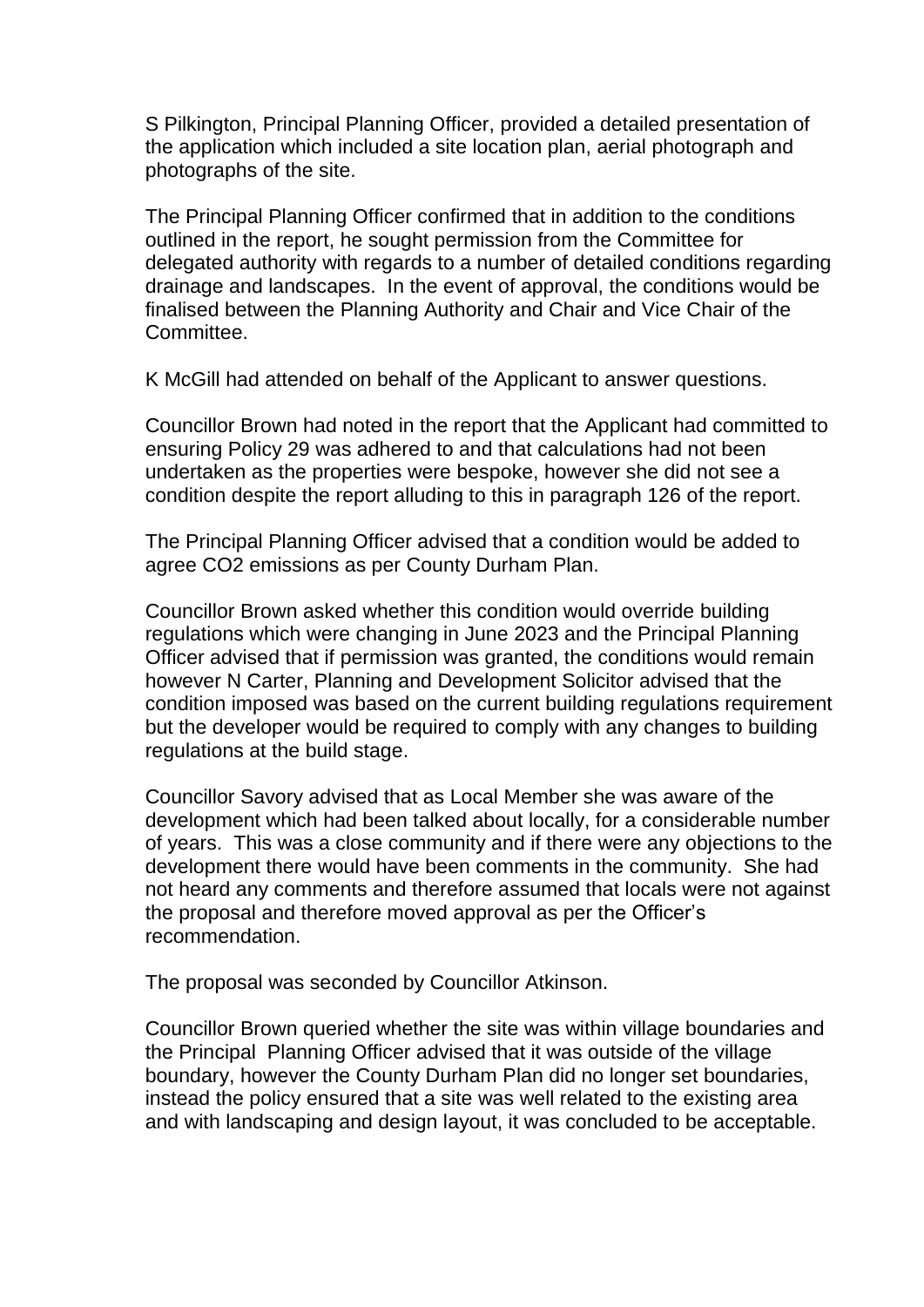Councillor Oliver expressed the need for additional housing in Wolsingham and this site was well connected with a shop and petrol station opposite. He concluded the location to be satisfactory and supported the application.

## **Resolved**

That the application be **APPROVED** subject to conditions outlined in the report, a S106 agreement to secure:-

- 3 Affordable Housing units
- £33,108 education contribution
- £29,249 Open Space, Sport and Play Provision contribution
- £8000 Habitat Mitigation

And the addition of the following condition;

• Prior to the construction of the dwellings above base course level, a scheme to achieve a reduction in CO2 emissions of 10% below the Dwelling Emission Rate (DER) against the Target Emission Rate (TER) based on the 2013 edition of the 2010 Building Regulations shall be submitted to and approved in writing by the local planning authority. The development shall thereafter be carried out in accordance with the approved details.

Reason: In order to achieve the C02 reductions are required by Policy 29 of the County Durham Plan

## **6 DM/22/00746/FPA - 63 Dene Hall Drive, Bishop Auckland, 63 Dene Hall Drive, Bishop Auckland**

The Committee considered a report of the Planning Officer which provided details of an application for the demolition of existing bungalow and garage and construction of 3 bedroom dormer bungalow at 63 Dene Hall Drive, Bishop Auckland (for copy see file of minutes).

R Young, Planning Officer provided a detailed presentation of the application which included a site location plan, aerial photograph and photographs of the site.

Councillor Zair spoke as Local Member, having called the application in to Committee due to the number of residents who had made contact with him to voice their concerns. One of the main reasons that residents were opposed to the application was due to the visual impact the bungalow would have once it had been rebuilt. The plans had been amended and front facia of bungalow changed to reflect the Tudor design of the existing buildings however there was still a concern that the two gable ends were bland and out of keeping. He appreciated that the Applicant had adjusted the front elevation to blend in to the street but wondered if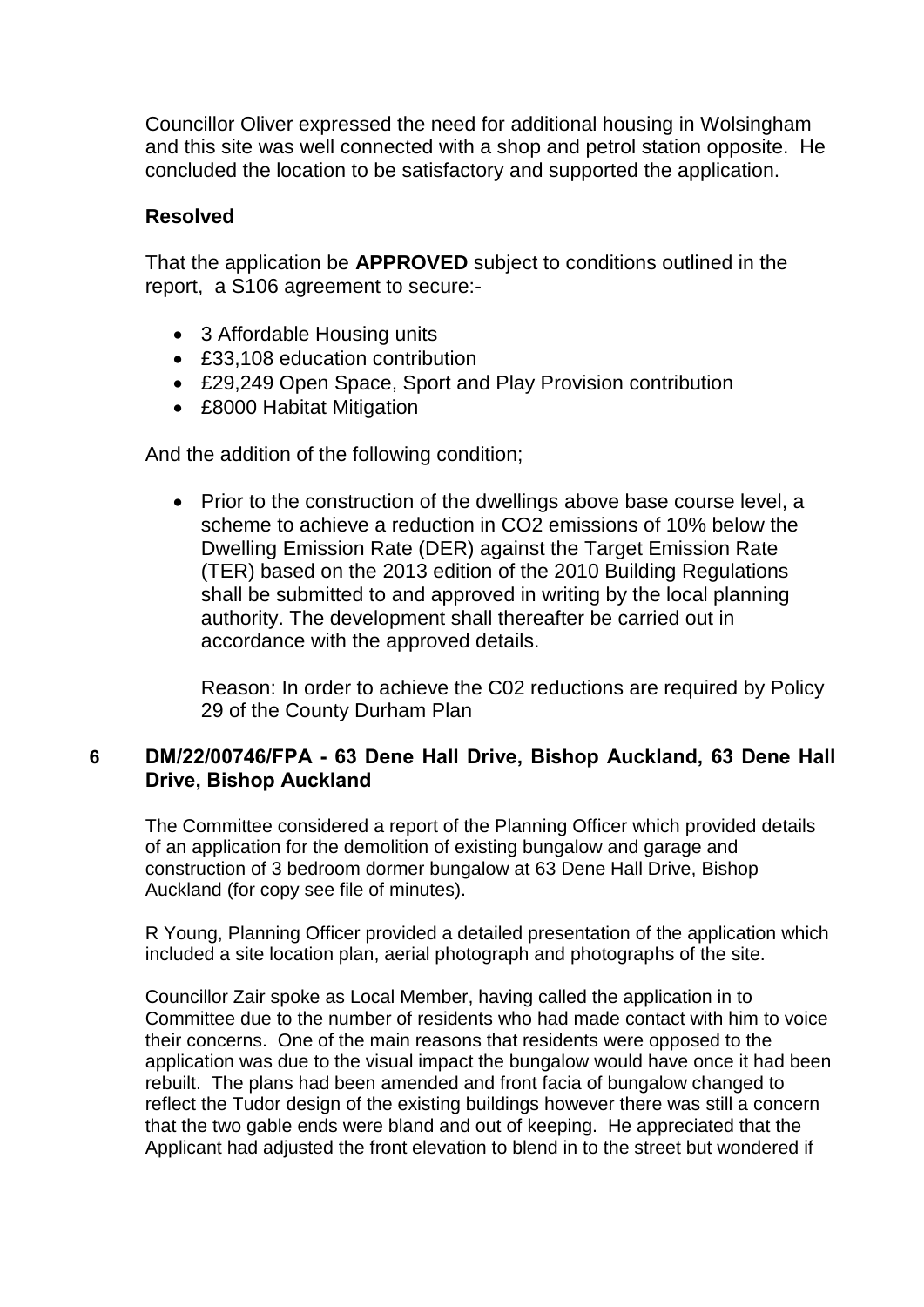they were willing to amend the gable end design to have a more subtle impact for residents.

Mr M Lee spoke on behalf of the Applicants Mr and Mrs Jackson, who had purchased the property with the intention of creating retirement home. Upon completion they had found that due to the condition of the existing building it required a full renovation. There were issues with damp in the property and the kitchen layout was limited as was the parking. They were able to extend with permitted development rights and renovate the existing building however it would be a poor design and cause a lot of disruption to residents. The rebuild option had been considered as the optimal solution and a replacement building offered a professional solution and work would be completed sooner and with minimal disruption.

Mr Lee referred to the detailing advising that one of the gable ends was shielded by the neighbouring property and that the Applicant could be open to adding the Tudor detailing however he would leave that to Planning Officer.

He added that it was rare that an Applicant wanted to build a zero emission property but this home would generate minus emissions and meet the Councils green agenda.

Councillor Zair left the Council Chamber at this point.

Mr I Wood confirmed that he had been asked to speak on behalf of all residents in the cul-de-sac who all opposed the application.

The report made reference to a 16 signature petition but he disputed that it was actually 27 signatures and that perhaps a page was missing. He disagreed with comments made by the Planning Officer as their concerns did not appear to have been taken into consideration. With regard to the gables, numbers 59 and 61 would look directly on to them and would this would have a significant visual impact.

In addition, the application would increase the value of this modest bungalow, removing the affordability and social housing aspect of bungalows for the elderly, would make the area less inclusive and more exclusive. He did not believe there were any existing dormer windows on any other properties and the new layout of the plot would make the front garden disproportionately small and only accommodate parking.

Mr Wood advised that there was also a covenant in which no building work could be carried out in front of the existing building line, although acknowledged that this was a separate legal issue.

Despite the findings in the report, the residents did not consider their objections had been taken into consideration, nor did the application comply with policies in the CDP or NPPF. The design was totally different to the existing properties and the scale was disproportionate. Mr Wood advised that with his technical background, he considered it would be easy enough to achieve a high standard of renovation. With regards to the installation of a heat pump, there had been no comments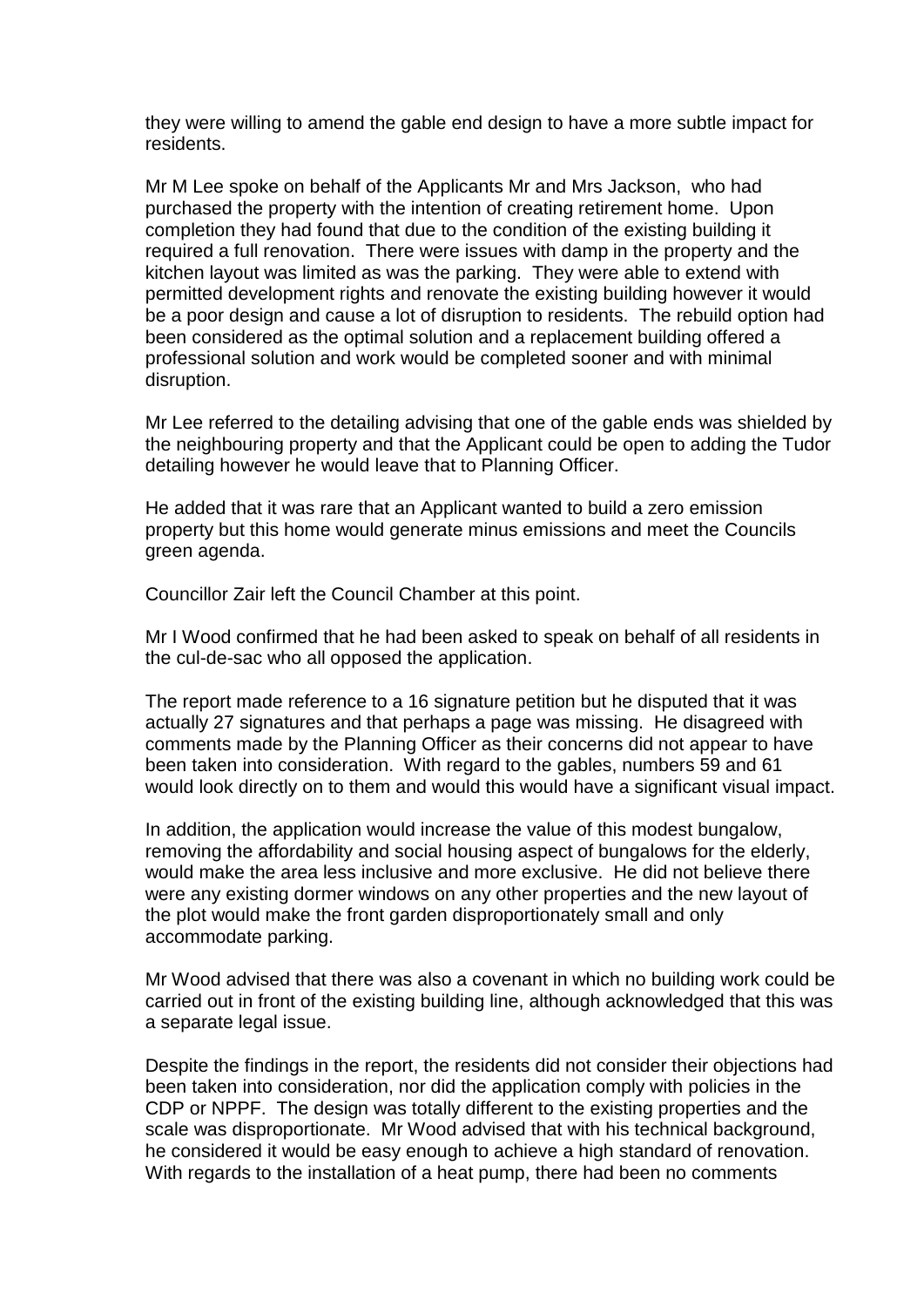regarding the noise disturbance and in summary, the demolition and replacement of a building that was 32 years old and still in good order, could not be justified.

The Planning Officer assured Mr Wood that all of the comments had been taken into consideration and with regards to visual impact, if residents were inclined to want additional detailing, this could be secured by means of a planning condition to ensure it better related to the street scene, although she acknowledged that the Planning Authority had no issues with the existing proposal. With regards to reducing the affordability of the housing for elderly residents, this was not something that could be considered as part of the planning process.

With regards to the air source heat pump, the Planning Officer advised that the environmental health nuisance action team had not raised any issue and there was legislation to allow action to be taken should residents report any issues.

Councillor Stead had looked on Google maps street view and observed that the house opposite had a large gable at the front and there was no feature on the gable end. He also did not agree that a dormer bungalow would need a feature. He also observed another house in the street with Tudor effect, with a dormer window at the top of the roof. He did not see any issues with the application and in his opinion it would improve the look of the street. He moved the recommendation to approve.

Councillor Quinn agreed that this application was a no brainer, the homeowner was investing a lot of money to make this a better dwelling to enjoy for the rest of their lives. This would only improve house prices for other dwellings and she saw no reason to oppose the proposal. The existing bungalow was overshadowed by the properties around it and if it did have some impact to a small number of properties, it was not significant enough to refuse.

Councillor Brown confirmed that given her strong support on carbon neutrality it would be hypocritical to object to a zero carbon proposal and she therefore supported the application.

Councillor Oliver had also been looking on Google maps street view and the current property did not seem to have the design features of the other properties. The proposal would enhance the existing property and standards, with useful eco features and he was also in support.

Having listened to objectors Councillor Adam noted that the bungalow was a lot larger and whilst serving the needs of people with disabilities, by converting the upstairs into additional bedrooms, it seemed like over expansion of a property in that particular location, especially since there were only two people living there. He did not object on that basis but was interested to know the Planning Officers thoughts on the matter.

The Planning Officer advised that under permitted development rights the footprint of the property was able to be increased and the house had been designed so that the occupants could live entirely on the ground floor. There were only two bedrooms with the first floor designed as a hobby study space. The home had